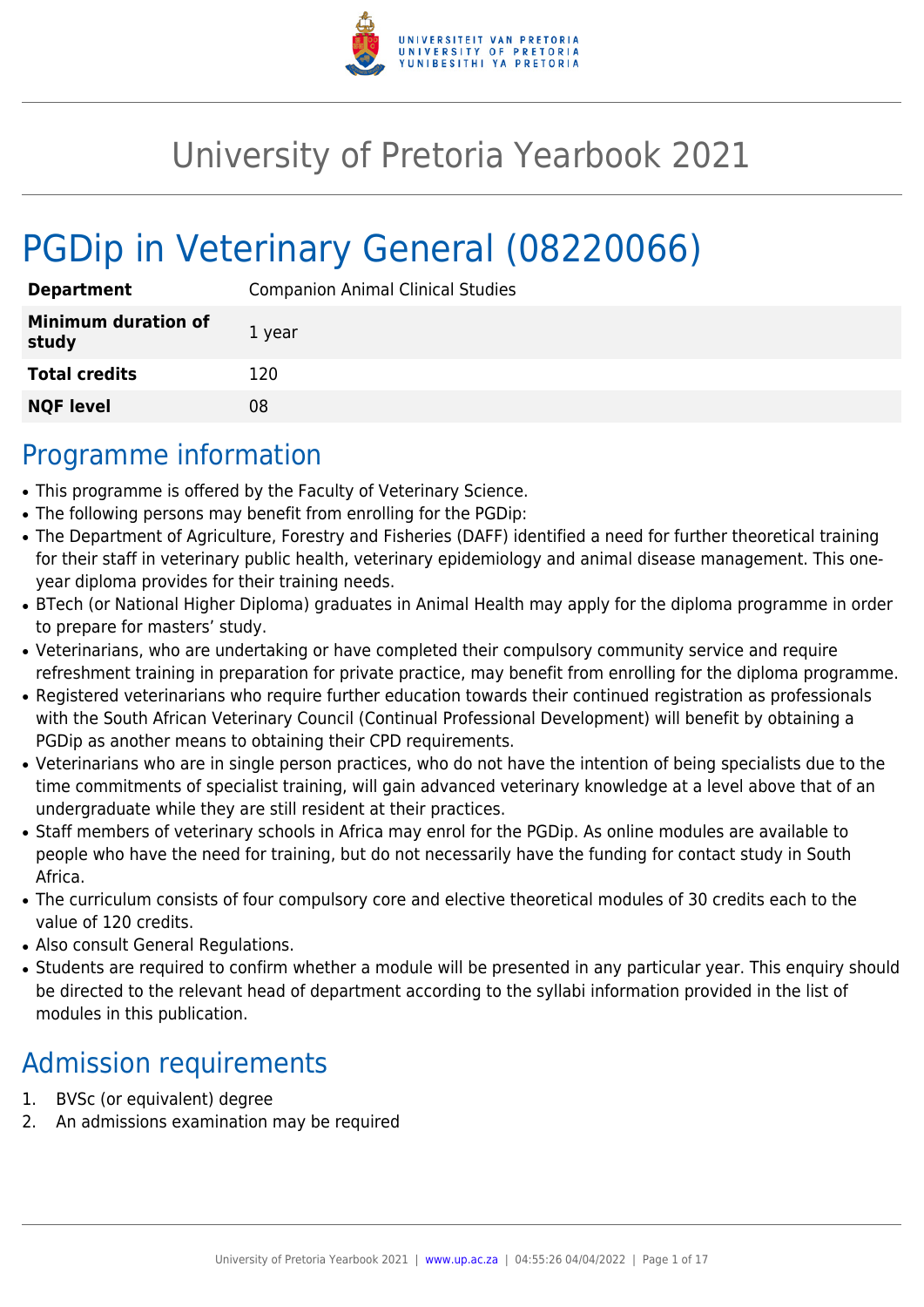

# Examinations and pass requirements

The PGDip is conferred by virtue of the successful completion of tests/assignments and an examination on four 30 credit coursework modules.

Every module will be evaluated by a written or oral test or assignment or practical work (a year mark will be determined) and an examination. The year mark and examination mark will each contribute 50% to the final mark. A subminimum of 40% is required in the examination and a final mark of at least 50% to pass the module. Instructions regarding requirements for year or examination marks are published in the study guides. If a student fails a module, he/she will have to repeat the module the following year. A candidate has two chances to pass a module.

# Pass with distinction

The diploma is conferred with distinction on a student who has obtained an average of at least 75%, provided that a minimum final mark of 60% in each of the modules have been obtained.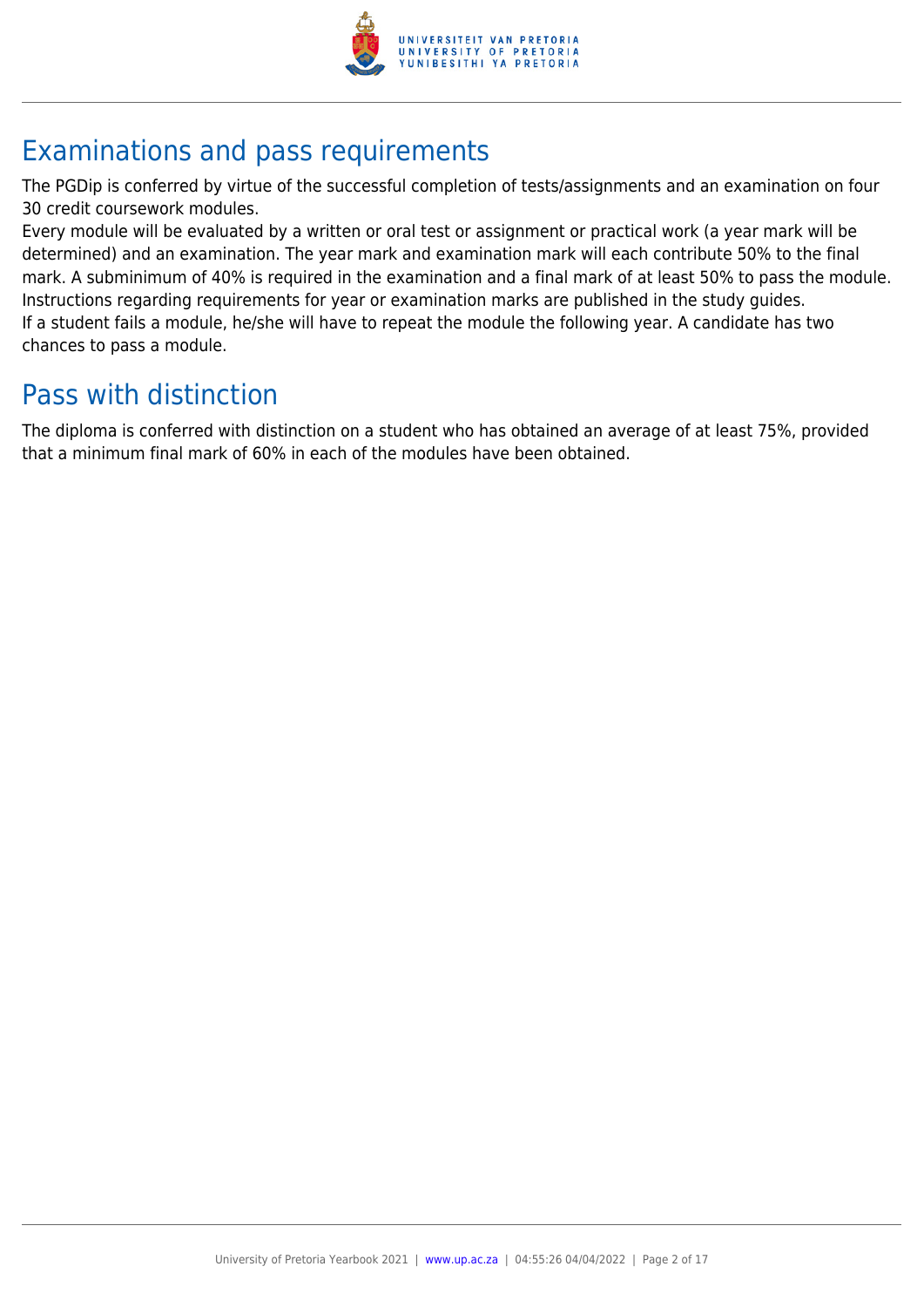

# Curriculum: Final year

# **Minimum credits: 120**

Choose any 4 modules from the list of elective modules.

# **Elective modules**

# **Clinical Anatomy 701 (ANG 701)**

| <b>Module credits</b>         | 30.00                          |
|-------------------------------|--------------------------------|
| <b>NQF Level</b>              | 08                             |
| Language of tuition           | Module is presented in English |
| <b>Department</b>             | Anatomy and Physiology         |
| <b>Period of presentation</b> | Year                           |

### **Module content**

(BVSc graduates only)

An in-depth study of the osteology, arthrology, myology, angiology, neurology, splanchnology and topographical anatomy of a species of interest. Special attention to clinically important sections of the anatomy. The course will allow for further studies in anatomy for intercalation with subjects such as diagnostic imaging and surgery.

# **Anaesthesiology 701 (ANV 701)**

| <b>Module credits</b>         | 30.00                                    |
|-------------------------------|------------------------------------------|
| <b>NQF Level</b>              | 08                                       |
| <b>Language of tuition</b>    | Module is presented in English           |
| <b>Department</b>             | <b>Companion Animal Clinical Studies</b> |
| <b>Period of presentation</b> | Year                                     |

#### **Module content**

(BVSc graduates only)

Advanced theoretical training on canine and feline anaesthesia and analgesia.The module covers the latest techniques in anaesthetising compromised animals and the use of total intravenous anaesthetic techniques, positive pressure ventilation, peripheral muscle relaxants and monitor apparatus.

# **Small animal anesthesiology 711 (ANV 711)**

| <b>Module credits</b>      | 30.00                                    |
|----------------------------|------------------------------------------|
| <b>NQF Level</b>           | 08                                       |
| <b>Prerequisites</b>       | No prerequisites.                        |
| <b>Contact time</b>        | 30 Hours                                 |
| <b>Language of tuition</b> | Module is presented in English           |
| <b>Department</b>          | <b>Companion Animal Clinical Studies</b> |
|                            |                                          |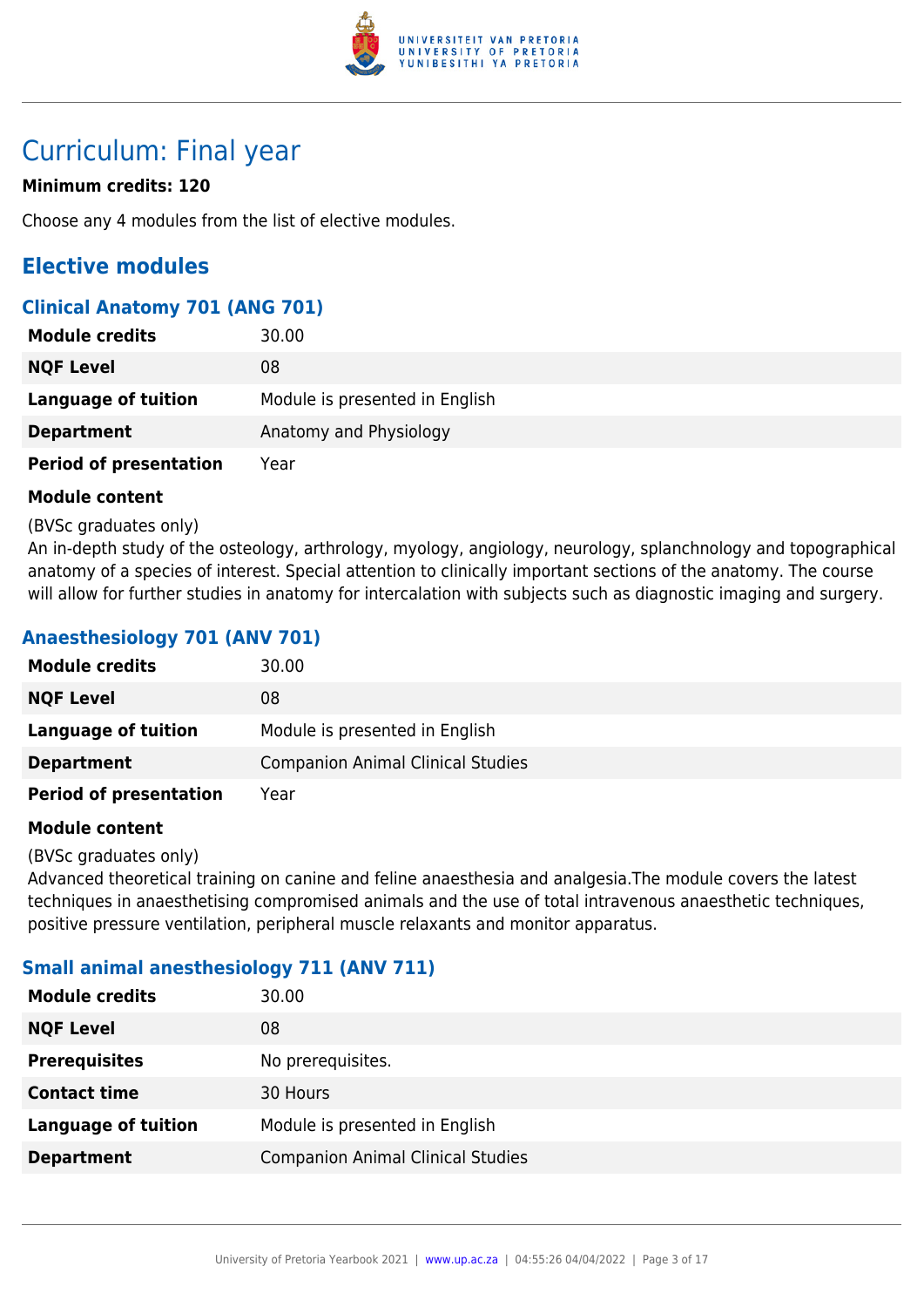

#### **Module content**

Theoretical and practical training in specific areas of small animal anaesthesia and analgesia for the veterinary nurse. Formulation and implementation of appropriate strategies to comply with relevant standards.

# **Animal welfare principles 701 (ANW 701)**

| <b>Module credits</b>         | 30.00                                    |
|-------------------------------|------------------------------------------|
| <b>NQF Level</b>              | 08                                       |
| <b>Contact time</b>           | 70 contact hours                         |
| Language of tuition           | Module is presented in English           |
| <b>Department</b>             | <b>Companion Animal Clinical Studies</b> |
| <b>Period of presentation</b> | Year                                     |

#### **Module content**

Advanced training in general principles and assessment of animal welfare with an emphasis on farm animals and animals destined for slaughter. Comparative evaluation of animal welfare in different contexts including wild and exotic species, companion animals, laboratory, teaching and working animals, and in disaster situations.

# **African wildlife disease management 701 (AWD 701)**

| <b>Module credits</b>         | 30.00                            |
|-------------------------------|----------------------------------|
| <b>NQF Level</b>              | 08                               |
| Language of tuition           | Module is presented in English   |
| <b>Department</b>             | <b>Production Animal Studies</b> |
| <b>Period of presentation</b> | Year                             |

#### **Module content**

Advanced training in infectious, parasitic and nutritional diseases of wildlife and their management in African wildlife species under ranching conditions. Also included are ostrich and crocodile farming.

# **Clinical reproduction 701 (CLR 701)**

| <b>Module credits</b>         | 30.00                            |
|-------------------------------|----------------------------------|
| <b>NQF Level</b>              | 08                               |
| Language of tuition           | Module is presented in English   |
| <b>Department</b>             | <b>Production Animal Studies</b> |
| <b>Period of presentation</b> | Year                             |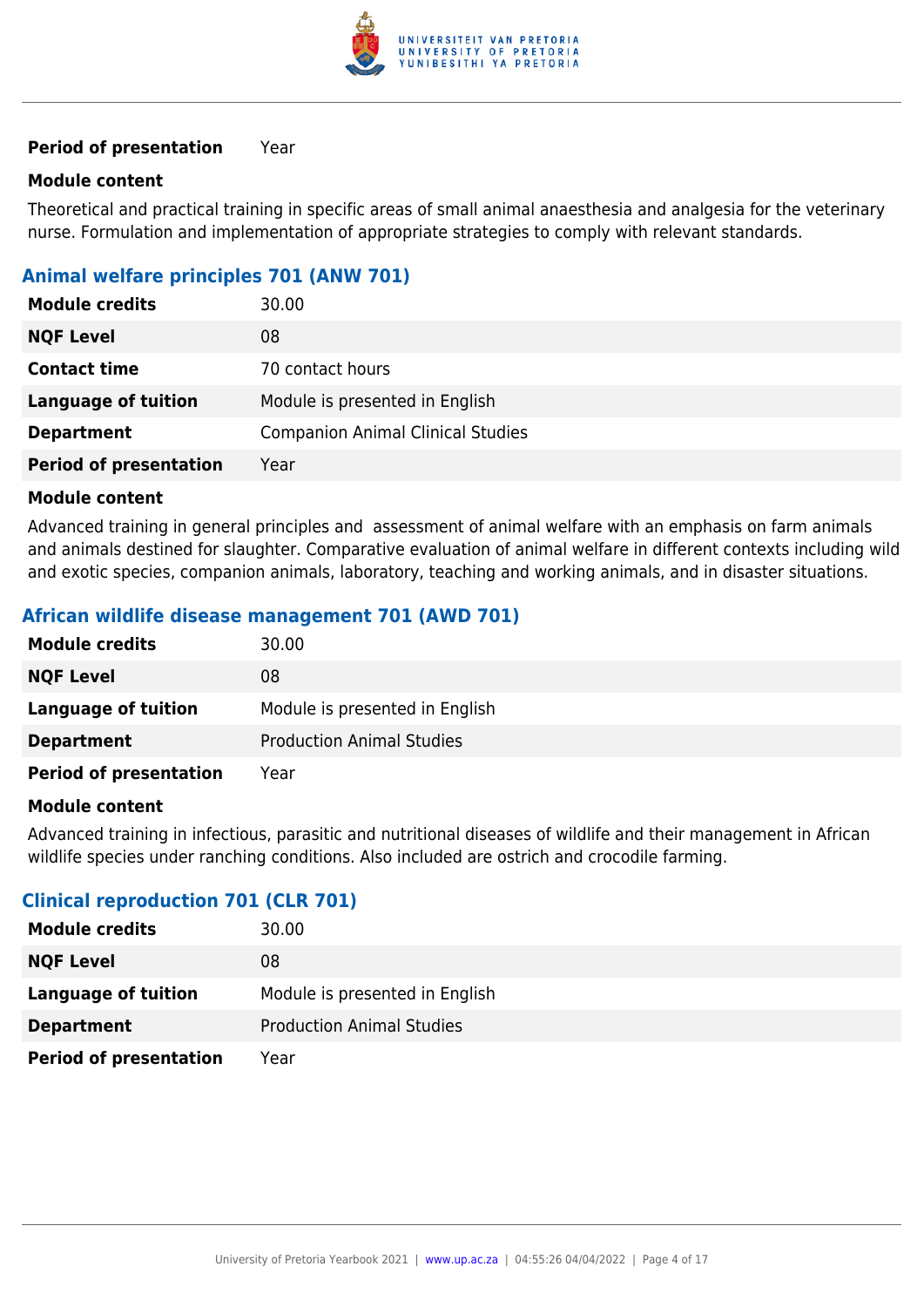

#### (BVSc graduates only)

Causes, pathogenesis, control, treatment and prevention of diseases and malfunctions of reproduction in cattle, as well as the evaluation of males and females for breeding soundness. Also included are certain aspects of assisted reproduction and reproductive biotechnology, such as control of the oestrous cycle and parturition. A veterinary perspective (indications, limitations, current and future possibilities, and methods) on reproductive biotechnologies.

# **Controlled and notifiable diseases 701 (CND 701)**

| <b>Module credits</b>         | 30.00                               |
|-------------------------------|-------------------------------------|
| <b>NQF Level</b>              | 08                                  |
| <b>Language of tuition</b>    | Module is presented in English      |
| <b>Department</b>             | <b>Veterinary Tropical Diseases</b> |
| <b>Period of presentation</b> | Year                                |

#### **Module content**

Advanced training in diseases with implications on trade and/or human health/wellbeing. The module will covey advanced knowledge in the specific disease, their management and basic monitoring epidemiological tools. Attention will also be given to emerging diseases as well as diseases associated with wildlife ranching.

# **Non-radiological diagnostic imaging of dogs and cats 701 (DIM 701)**

| <b>Module credits</b>         | 30.00                                    |
|-------------------------------|------------------------------------------|
| <b>NQF Level</b>              | 08                                       |
| <b>Prerequisites</b>          | No prerequisites.                        |
| <b>Language of tuition</b>    | Module is presented in English           |
| <b>Department</b>             | <b>Companion Animal Clinical Studies</b> |
| <b>Period of presentation</b> | Year                                     |

#### **Module content**

#### (BVSc graduates only)

Advanced study in non-radiological diagnostic imaging of dogs and cats. Approximately 76% is allocated to diagnostic ultrasound; 8% to MRI, CT and Scintigraphy each respectively. The pathophysiology, diagnosis and prognosis of pathological conditions are also discussed, as well as ways in which this field of study is linked to other diagnostic methods in order to confirm a diagnosis.

# **Non-radiological diagnostic imaging of horses 702 (DIM 702)**

| <b>Module credits</b>      | 30.00                          |
|----------------------------|--------------------------------|
| <b>NQF Level</b>           | 08                             |
| <b>Prerequisites</b>       | No prerequisites.              |
| <b>Language of tuition</b> | Module is presented in English |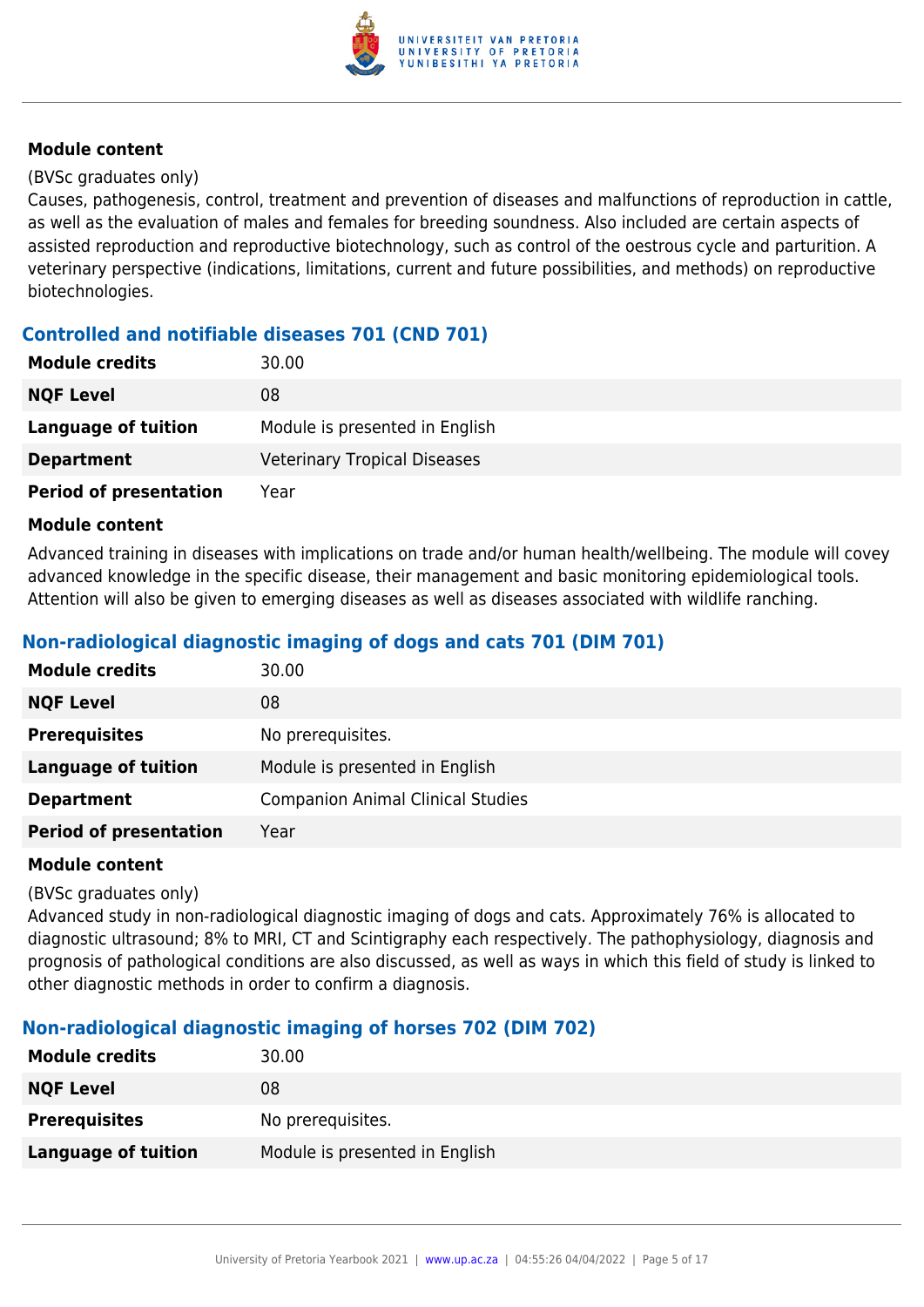

| <b>Companion Animal Clinical Studies</b> |
|------------------------------------------|
|                                          |

#### **Module content**

Advanced study in non-radiological diagnostic imaging of horses. Approximately 80% is allocated to diagnostic ultrasound; 5% to MRI, 5% to CT and 10% to Scintigraphy. The pathophysiology, diagnosis and prognosis of pathological conditions are also discussed.

### **Non-radiological diagnostic imaging of ruminants 703 (DIM 703)**

| <b>Module credits</b>         | 30.00                                    |
|-------------------------------|------------------------------------------|
| <b>NQF Level</b>              | 08                                       |
| <b>Prerequisites</b>          | No prerequisites.                        |
| <b>Language of tuition</b>    | Module is presented in English           |
| <b>Department</b>             | <b>Companion Animal Clinical Studies</b> |
| <b>Period of presentation</b> | Year                                     |

#### **Module content**

(BVSc graduates only)

Advanced study in non-radiological diagnostic imaging of ruminants. Approximately 85% is allocated to diagnostic ultrasound; 5% to MRI, CT and Scintigraphy each respectively. The pathophysiology, diagnosis and prognosis of pathological conditions are also discussed, as well as ways in which this field of study is linked to other diagnostic methods in order to confirm a diagnosis.

#### **Radiology: Dogs and cats 705 (DIM 705)**

| <b>Module credits</b>         | 30.00                                    |
|-------------------------------|------------------------------------------|
| <b>NQF Level</b>              | 08                                       |
| <b>Prerequisites</b>          | No prerequisites.                        |
| <b>Language of tuition</b>    | Module is presented in English           |
| <b>Department</b>             | <b>Companion Animal Clinical Studies</b> |
| <b>Period of presentation</b> | Year                                     |

#### **Module content**

(BVSc graduates only)

Advanced study of radiology of dogs and cats, including discussion on the pathophysiology, diagnosis and prognosis of pathological conditions.

#### **Radiology: Horses 706 (DIM 706)**

| <b>Module credits</b> | 30.00             |
|-----------------------|-------------------|
| <b>NQF Level</b>      | 08                |
| <b>Prerequisites</b>  | No prerequisites. |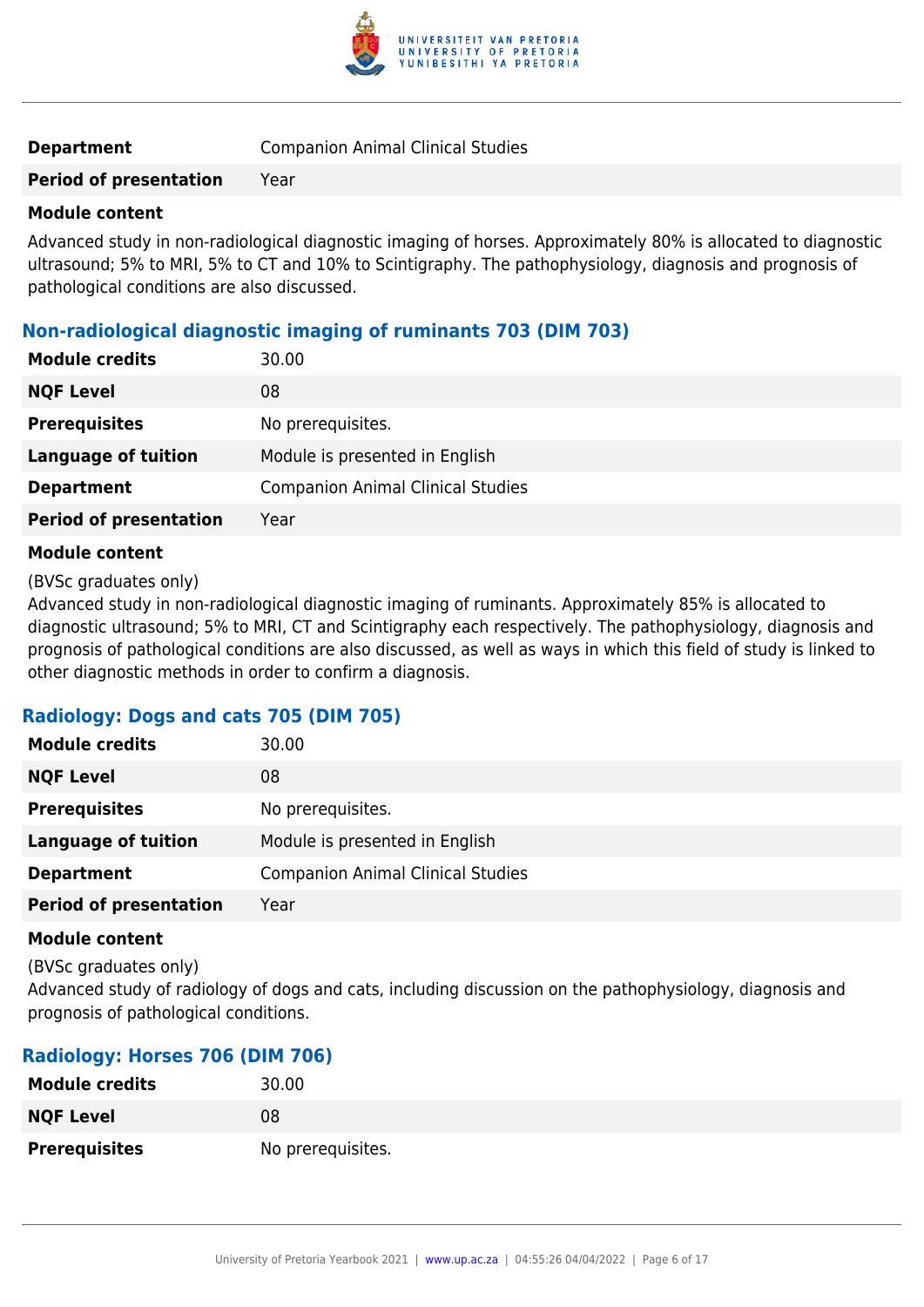

| Module is presented in English<br>Language of tuition         |  |
|---------------------------------------------------------------|--|
| <b>Companion Animal Clinical Studies</b><br><b>Department</b> |  |
| <b>Period of presentation</b><br>Year                         |  |

(BVSc graduates only)

Advanced study of radiology of horses, including discussion on the pathophysiology, diagnosis and prognosis of pathological conditions.

# **Radiology: Ruminants 707 (DIM 707)**

| <b>Module credits</b>         | 30.00                                    |
|-------------------------------|------------------------------------------|
| <b>NQF Level</b>              | 08                                       |
| <b>Prerequisites</b>          | No prerequisites.                        |
| <b>Language of tuition</b>    | Module is presented in English           |
| <b>Department</b>             | <b>Companion Animal Clinical Studies</b> |
| <b>Period of presentation</b> | Year                                     |
|                               |                                          |

#### **Module content**

(BVSc graduates only)

Advanced study of radiology of ruminants.

The pathophysiology, diagnosis and prognosis of pathological conditions are also discussed as well as ways in which this field of study relates to other diagnostic methods in order to confirm a diagnosis.

# **Diagnostic pathology 701 (DPA 701)**

| <b>Module credits</b>         | 30.00                          |
|-------------------------------|--------------------------------|
| <b>NQF Level</b>              | 08                             |
| <b>Language of tuition</b>    | Module is presented in English |
| <b>Department</b>             | <b>Paraclinical Sciences</b>   |
| <b>Period of presentation</b> | Year                           |

#### **Module content**

(BVSc graduates only) Diagnostic pathology of the diseases in various animal species.

# **Veterinary epidemiology 701 (EPL 701)**

| <b>Module credits</b> | 30.00                            |
|-----------------------|----------------------------------|
| <b>NQF Level</b>      | 08                               |
| <b>Prerequisites</b>  | No prerequisites.                |
| Language of tuition   | Module is presented in English   |
| <b>Department</b>     | <b>Production Animal Studies</b> |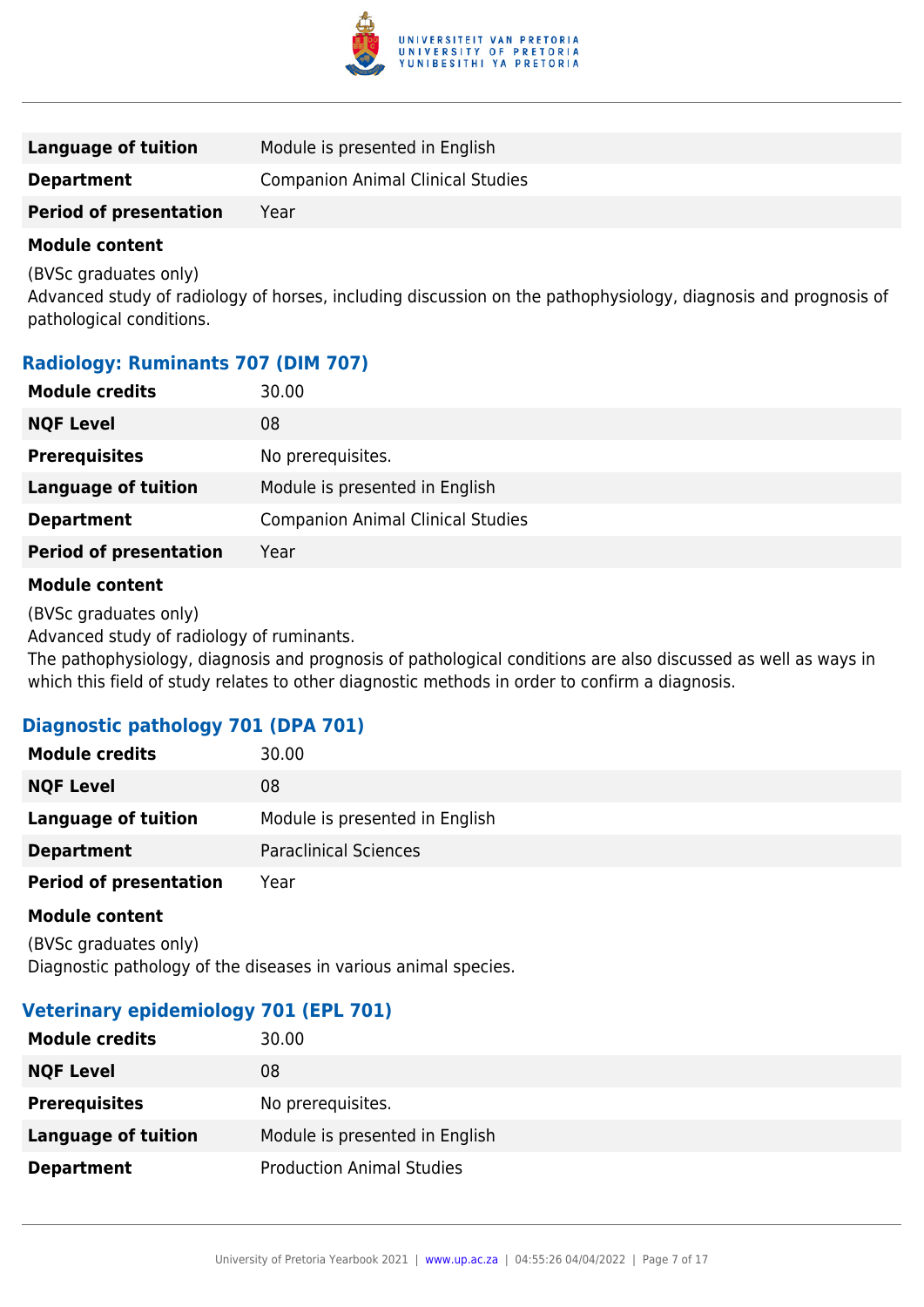

#### **Module content**

(BVSc graduates only)

An introductory module in veterinary epidemiology designed to provide a foundation in epidemiology to allow for a better understanding of epidemiological reports.

### **Clinical pharmacology 701 (FAK 701)**

| <b>Module credits</b>         | 30.00                          |
|-------------------------------|--------------------------------|
| <b>NQF Level</b>              | 08                             |
| Language of tuition           | Module is presented in English |
| <b>Department</b>             | <b>Paraclinical Sciences</b>   |
| <b>Period of presentation</b> | Year                           |

#### **Module content**

(BVSc graduates only)

Advanced studies in veterinary clinical pharmacology studies pharmacotherapeutic features related to veterinary medicine and species-specific therapeutic objectives.

### **Mechanisms of drug action 702 (FAK 702)**

| <b>Module credits</b>         | 30.00                          |
|-------------------------------|--------------------------------|
| <b>NQF Level</b>              | 08                             |
| <b>Prerequisites</b>          | No prerequisites.              |
| <b>Language of tuition</b>    | Module is presented in English |
| <b>Department</b>             | <b>Paraclinical Sciences</b>   |
| <b>Period of presentation</b> | Year                           |
|                               |                                |

#### **Module content**

Fundamentals of the pharmacokinetics and pharmacodynamics of veterinary drugs.

# **Physiology 701 (FSL 701)**

| <b>Module credits</b>         | 30.00                          |
|-------------------------------|--------------------------------|
| <b>NQF Level</b>              | 08                             |
| <b>Prerequisites</b>          | No prerequisites.              |
| <b>Language of tuition</b>    | Module is presented in English |
| <b>Department</b>             | Anatomy and Physiology         |
| <b>Period of presentation</b> | Year                           |

#### **Module content**

Advanced level, with the emphasis on applied and pathophysiology of disease.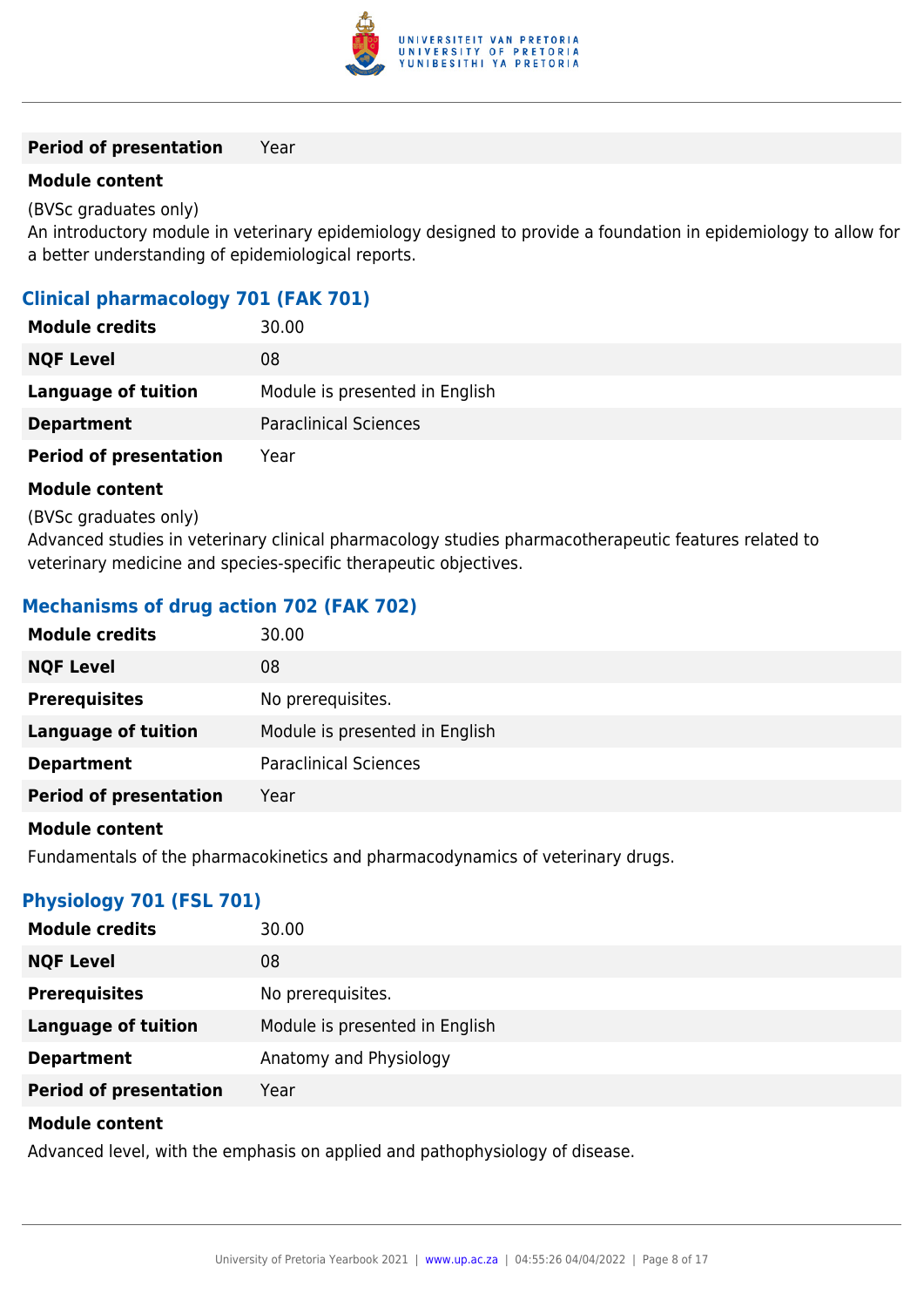

### **Small animal clinical behaviour 710 (GEN 710)**

| <b>Module credits</b>         | 30.00                                                               |
|-------------------------------|---------------------------------------------------------------------|
| <b>NQF Level</b>              | 08                                                                  |
| <b>Prerequisites</b>          | BVSc, DVN (combined with RPL approval) and BVetNurs graduates only. |
| <b>Contact time</b>           | 70 contact hours                                                    |
| <b>Language of tuition</b>    | Module is presented in English                                      |
| <b>Department</b>             | <b>Companion Animal Clinical Studies</b>                            |
| <b>Period of presentation</b> | Year                                                                |

#### **Module content**

Advanced study of low stress handling techniques the clinical approach to assessment, diagnosis and management of behaviour disorders in dogs and cats, including the role of behaviour in small animal welfare assessment in various contexts.Emphasis is placed on developing practical skills.

### **Herd and primary animal health 701 (HAH 701)**

| <b>Module credits</b>         | 30.00                            |
|-------------------------------|----------------------------------|
| <b>NQF Level</b>              | 08                               |
| Language of tuition           | Module is presented in English   |
| <b>Department</b>             | <b>Production Animal Studies</b> |
| <b>Period of presentation</b> | Year                             |

#### **Module content**

The module will enable students to integrate and apply knowledge so that health and production problems can be identified and solved on a herd basis, while health status and production effectiveness can be improved from a holistic and cost effective viewpoint. The module will also include aspects of primary animal health care that will be applicable to needs of the emerging farming sector.

# **Histology 701 (HTY 701)**

| <b>Module credits</b>         | 30.00                          |
|-------------------------------|--------------------------------|
| <b>NQF Level</b>              | 08                             |
| Language of tuition           | Module is presented in English |
| <b>Department</b>             | Anatomy and Physiology         |
| <b>Period of presentation</b> | Year                           |

#### **Module content**

An in-depth comparative study of light and electron microscopic histology of domestic animals, birds and selected wildlife species.

#### **Clinical pathology 704 (KPA 704)**

**Module credits** 30.00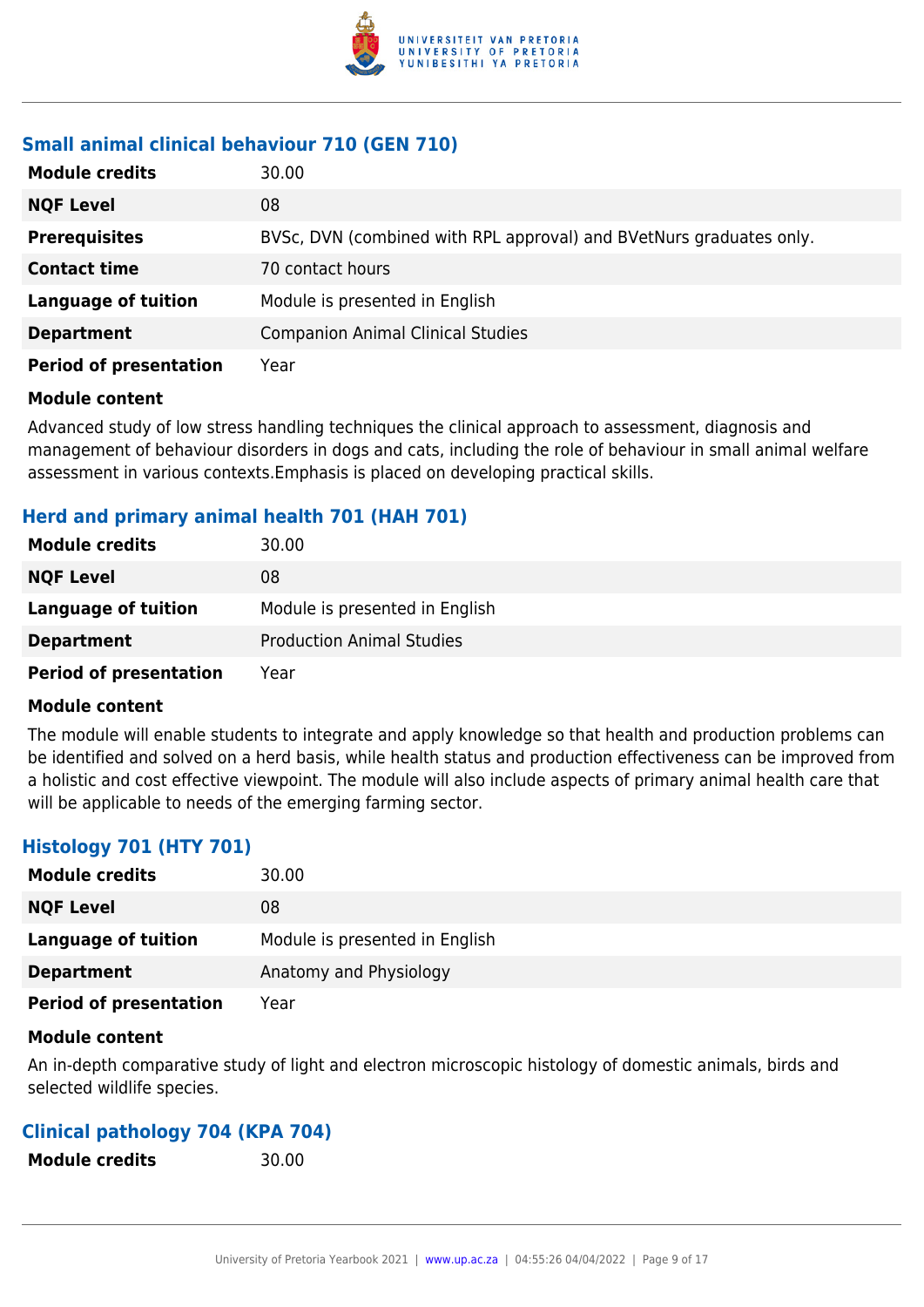

| <b>NQF Level</b>              | 08                                       |
|-------------------------------|------------------------------------------|
| Language of tuition           | Module is presented in English           |
| <b>Department</b>             | <b>Companion Animal Clinical Studies</b> |
| <b>Period of presentation</b> | Year                                     |

(BVSc graduates only)

Advanced study in clinical pathology including enzymology, cytology, haematology as well as clinical pathology of the kidney in domestic animals.

# **Clinical pathology 705 (KPA 705)**

| <b>Module credits</b>         | 30.00                                    |
|-------------------------------|------------------------------------------|
| <b>NQF Level</b>              | 08                                       |
| <b>Prerequisites</b>          | No prerequisites.                        |
| <b>Language of tuition</b>    | Module is presented in English           |
| <b>Department</b>             | <b>Companion Animal Clinical Studies</b> |
| <b>Period of presentation</b> | Year                                     |
|                               |                                          |

#### **Module content**

(BVSc graduates only)

Advanced study in clinical pathology including proteins, blood-gas and acid-base balance, gastro-enterology, haemostasis, and diagnostic test characteristics in domestic animals.

#### **Laboratory animal science 702 (LAS 702)**

| <b>Module credits</b>         | 30.00                          |
|-------------------------------|--------------------------------|
| <b>NQF Level</b>              | 08                             |
| Language of tuition           | Module is presented in English |
| <b>Department</b>             | <b>Paraclinical Sciences</b>   |
| <b>Period of presentation</b> | Year                           |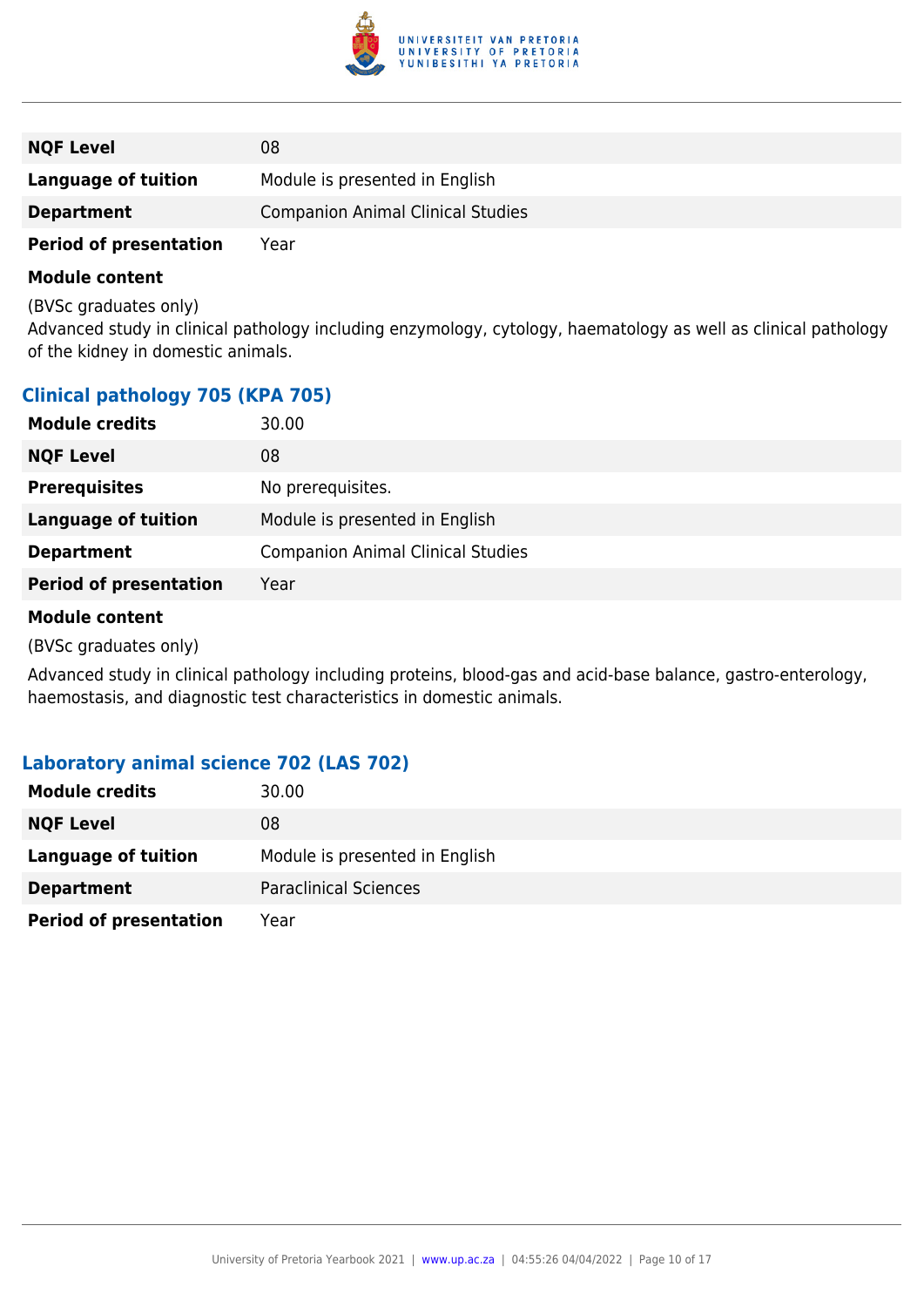

#### Section 1: (10 credits)

Application of procedures within an accredited laboratory animal facility, with focus on laboratory animal management (rats and mice), including housing and care; enrichment; breeding; methods of dosing and methods of sample collection.

#### Section 2: (20 credits)

The biology of laboratory animals, their management and use as models in biomedical research. The aim is to extend the activities concerning the care and use of laboratory animals for research, training and testing. Further to affirm the concept on which the modern practice of experimenting with animals is based, to take into consideration the controversy evoked in the climate of animal rights. The special professional role required of the veterinary and paraveterinary professions to enhance humane practice with regard to animal experiments as well as the promotion of a productive scientific effort in the biomedical sciences.

# **Laboratory diagnostics procedures 703 (LAS 703)**

| <b>Module credits</b>         | 30.00                               |
|-------------------------------|-------------------------------------|
| <b>NQF Level</b>              | 08                                  |
| <b>Prerequisites</b>          | No prerequisites.                   |
| <b>Language of tuition</b>    | Module is presented in English      |
| <b>Department</b>             | <b>Veterinary Tropical Diseases</b> |
| <b>Period of presentation</b> | Year                                |

#### **Module content**

The module will focus on basic tests available in laboratory diagnostics for infectious and parasitic diseases. Focus will be placed on the interpretation of tests, issuing of certificates, validation of test procedures, quality assurance and laboratory safety. The course will include basic within the laboratory of the department.

# **Research ethics for laboratory animal science 704 (LAS 704)**

| <b>Module credits</b>         | 30.00                          |
|-------------------------------|--------------------------------|
| <b>NQF Level</b>              | 08                             |
| <b>Prerequisites</b>          | No prerequisites.              |
| <b>Language of tuition</b>    | Module is presented in English |
| <b>Department</b>             | <b>Paraclinical Sciences</b>   |
| <b>Period of presentation</b> | Year                           |

#### **Module content**

An advanced module in research methodology for veterinarians involved in laboratory animals and/or laboratory work. The study will focus on animal ethics, animal ethics committee, evaluation of protocols and study design. Focus will also be placed on legislation for the use and protection of animals.

# **Necropsy technique and interpretation 701 (NTI 701)**

| <b>Module credits</b> |  |
|-----------------------|--|
|-----------------------|--|

**Module credits** 30.00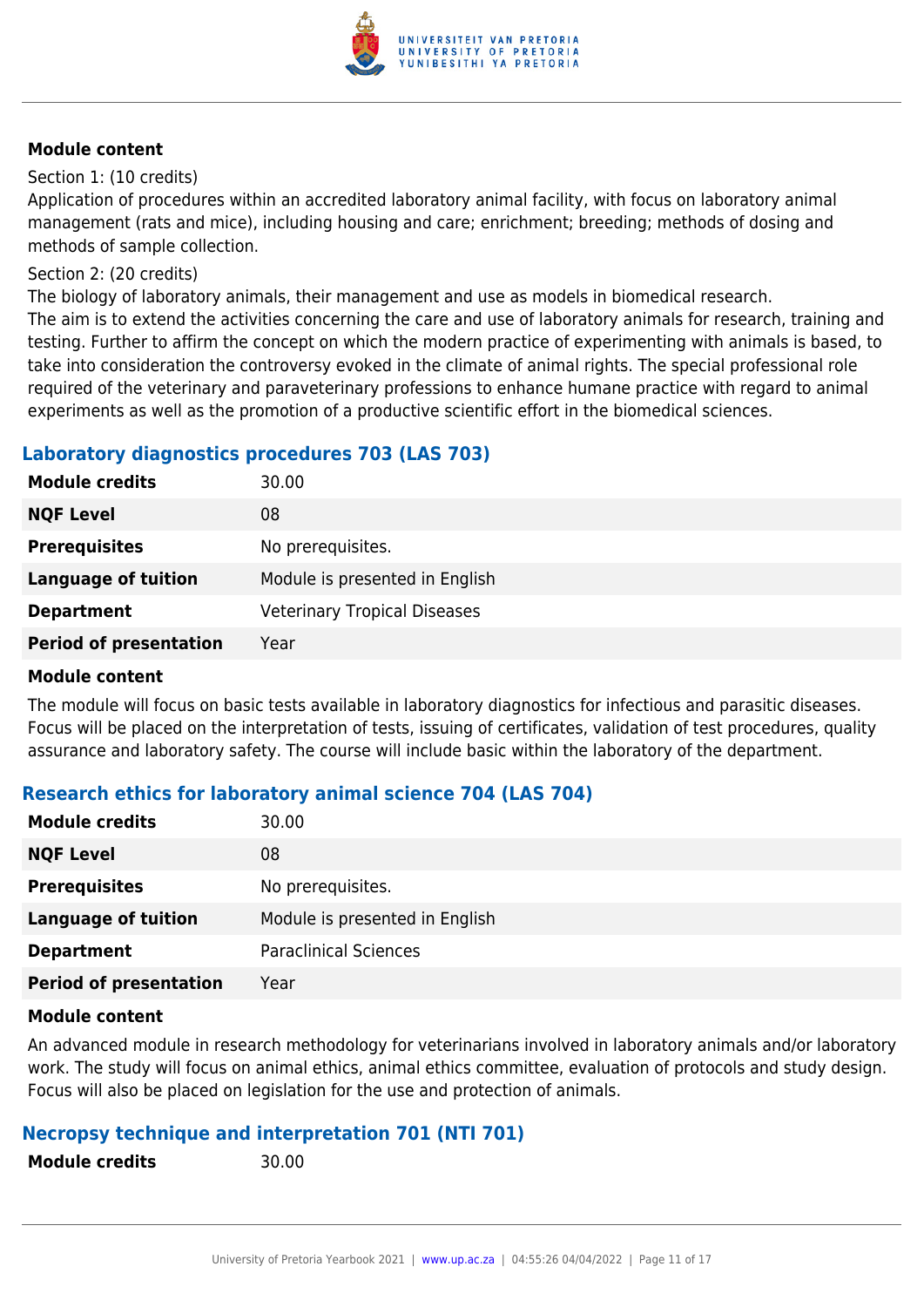

| <b>NQF Level</b>              | 08                             |
|-------------------------------|--------------------------------|
| <b>Prerequisites</b>          | No prerequisites.              |
| <b>Language of tuition</b>    | Module is presented in English |
| <b>Department</b>             | <b>Paraclinical Sciences</b>   |
| <b>Period of presentation</b> | Year                           |
| <b>Module content</b>         |                                |

#### **(BVSc graduates only)**

An advanced module in necropsy techniques, interpretation and specimen collection.

# **Ophthalmology 701 (OFM 701)**

| <b>Module credits</b>         | 30.00                                    |
|-------------------------------|------------------------------------------|
| <b>NQF Level</b>              | 08                                       |
| <b>Prerequisites</b>          | No prerequisites.                        |
| <b>Language of tuition</b>    | Module is presented in English           |
| <b>Department</b>             | <b>Companion Animal Clinical Studies</b> |
| <b>Period of presentation</b> | Year                                     |

#### **Module content**

#### (BVSc graduates only)

The module covers the anatomy and physiology of the eye and its adnexa, examination techniques and aids, ocular therapeutics and treatment techniques, surgical and non-surgical conditions of the orbit, eyelids, third eyelid, conjunctiva, lachrymal system, cornea, sclera, anterior chamber, uvea lens, vitreous and retina, and hereditary diseases. Practical work includes the use of instrumentation and accessories during examination and surgical procedures. page

#### **Production animal management 701 (PAM 701)**

| <b>Module credits</b>         | 30.00                            |
|-------------------------------|----------------------------------|
| <b>NQF Level</b>              | 08                               |
| <b>Prerequisites</b>          | No prerequisites.                |
| <b>Language of tuition</b>    | Module is presented in English   |
| <b>Department</b>             | <b>Production Animal Studies</b> |
| <b>Period of presentation</b> | Year                             |

#### **Module content**

The module content includes the study of animal genetics, nutrition, management, housing, keeping of records, hygiene, welfare and behaviour, with special emphasis on nutrition. The species concerned are dairy cattle, beef cattle, small stock and pigs.

#### **Mechanisms of disease 711 (PAT 711)**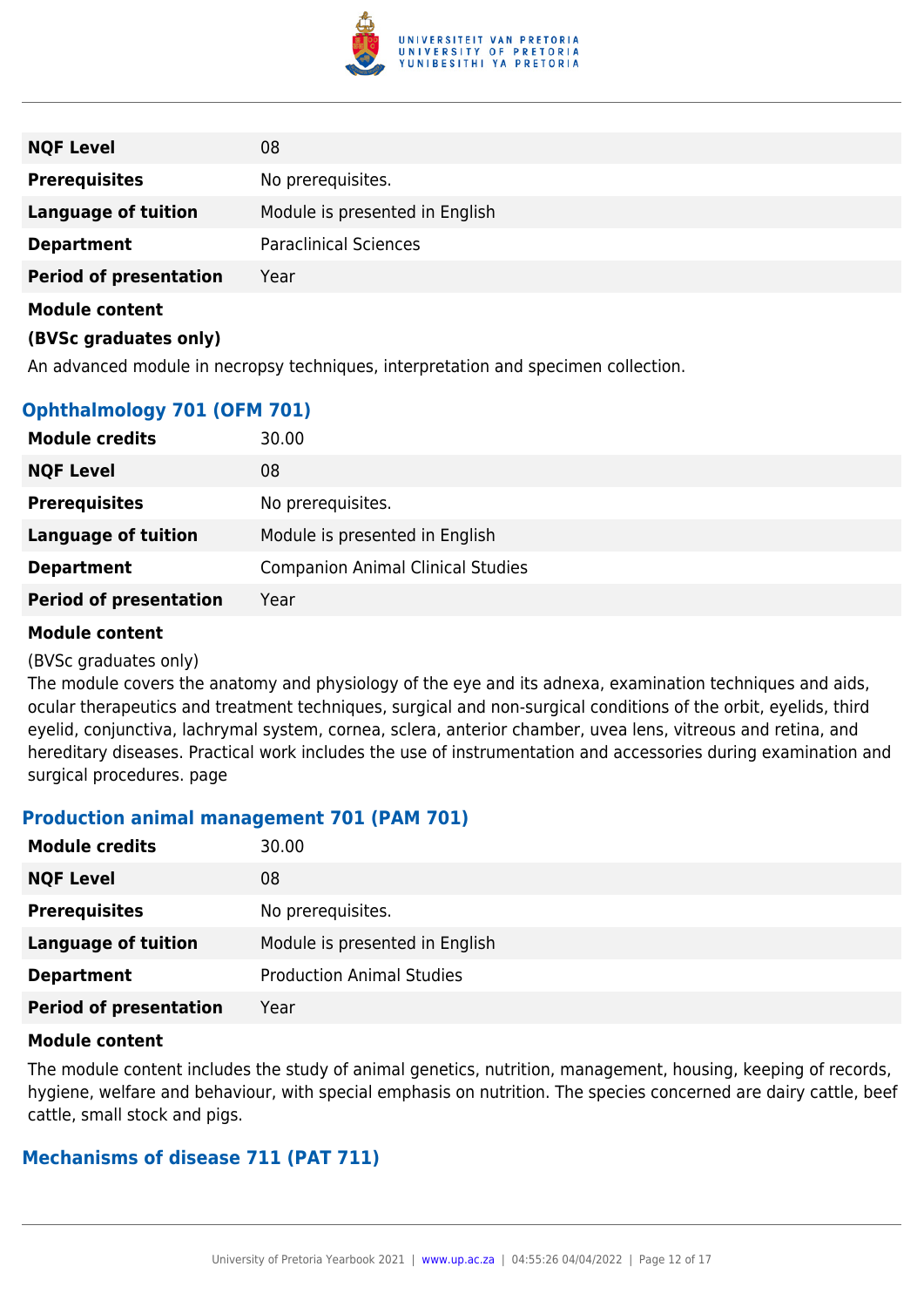

| <b>Module credits</b>         | 30.00                          |
|-------------------------------|--------------------------------|
| <b>NQF Level</b>              | 08                             |
| <b>Prerequisites</b>          | No prerequisites.              |
| <b>Language of tuition</b>    | Module is presented in English |
| <b>Department</b>             | <b>Paraclinical Sciences</b>   |
| <b>Period of presentation</b> | Year                           |
| <b>Module content</b>         |                                |

An advanced module covering the mechanisms behind disease processes.

# **Practice Management and veterinary drug legislation and control 701 (PPH 701)**

| <b>Module credits</b>         | 30.00                            |
|-------------------------------|----------------------------------|
| <b>NQF Level</b>              | 08                               |
| <b>Prerequisites</b>          | No prerequisites.                |
| <b>Contact time</b>           | 70 contact hours                 |
| <b>Language of tuition</b>    | Module is presented in English   |
| <b>Department</b>             | <b>Production Animal Studies</b> |
| <b>Period of presentation</b> | Year                             |

#### **Module content**

Theoretical and practical training in specific areas of business management and drug legislation. The course deals with the basic principles of veterinary practice management with emphasis on the role of the veterinary nurse and includes practice management as a career enhancement for veterinary nurses.

# **Poultry health and nutrition 701 (PVT 701)**

| <b>Module credits</b>         | 30.00                            |
|-------------------------------|----------------------------------|
| <b>NQF Level</b>              | 08                               |
| <b>Prerequisites</b>          | No prerequisites.                |
| <b>Language of tuition</b>    | Module is presented in English   |
| <b>Department</b>             | <b>Production Animal Studies</b> |
| <b>Period of presentation</b> | Year                             |
|                               |                                  |

#### **Module content**

Advanced training in poultry health, production systems and nutrition.

# **Reproductive biology 701 (RPT 701)**

| <b>Module credits</b> | 30.00                          |
|-----------------------|--------------------------------|
| <b>NQF Level</b>      | 08                             |
| Language of tuition   | Module is presented in English |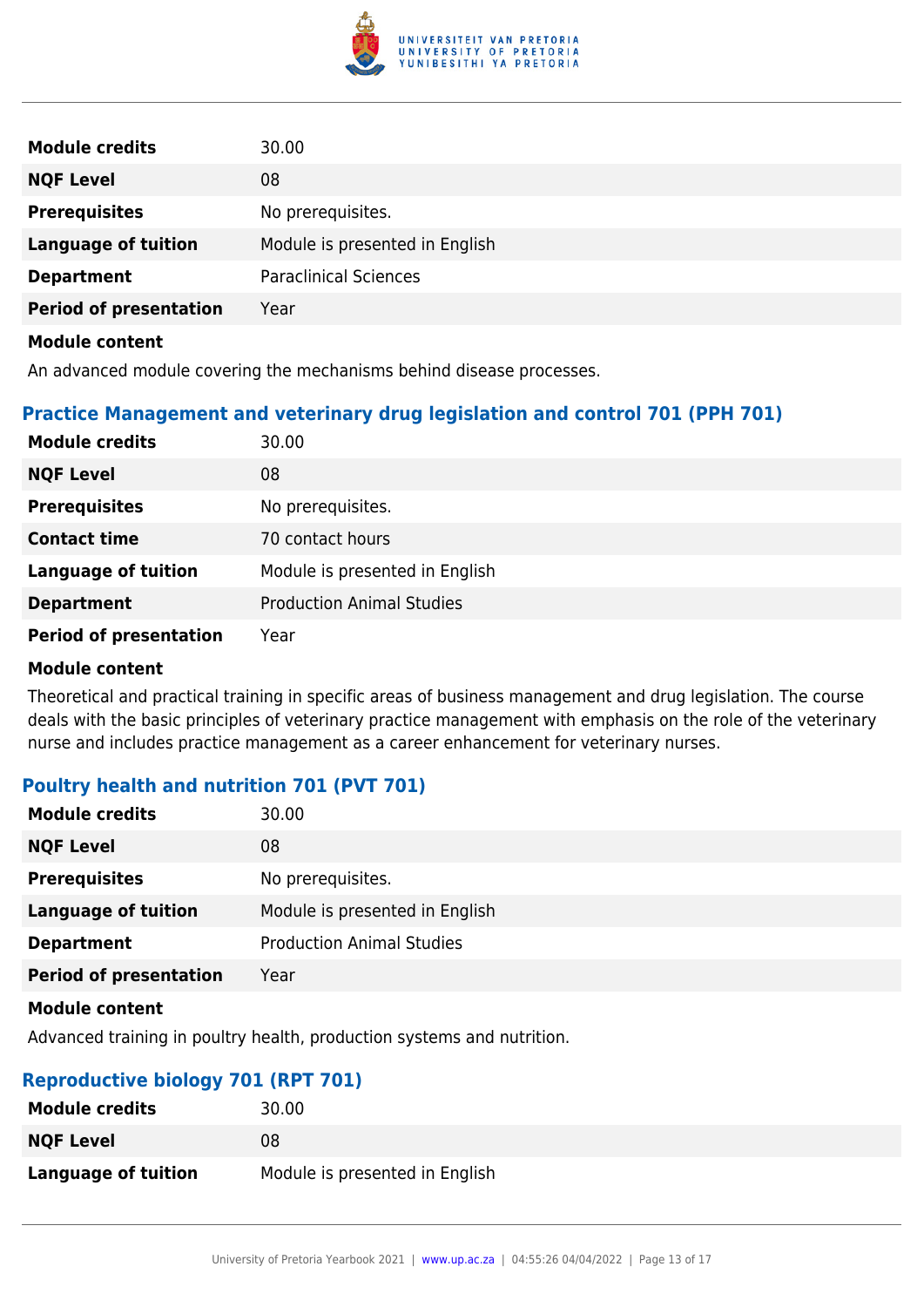

**Department** Production Animal Studies

### **Period of presentation** Year

#### **Module content**

(BVSc graduates only)

Includes the physiology and endocrinology of puberty, the oestrous cycle, pregnancy, parturition, the puerperium, as well as that of the foetus and the neonate. Also included are the physiology and endocrinology of the bull, more specifically that of puberty, spermatogenesis, the scrotum, the accessory sex glands, libido, erection, coitus, sperm and semen. Also included are certain aspects of reproductive biotechnology, namely the biotechnical aspects of collection, examination and freezing of semen and embryos, embryo transfer and in vitro fertilisation.

# **Reproductive physiology of animals 702 (RPT 702)**

| <b>Module credits</b>         | 30.00                            |
|-------------------------------|----------------------------------|
| <b>NQF Level</b>              | 08                               |
| Language of tuition           | Module is presented in English   |
| <b>Department</b>             | <b>Production Animal Studies</b> |
| <b>Period of presentation</b> | Year                             |

#### **Module content**

Students will gain advanced theoretical knowledge of general reproductive endocrinology and physiology of animals. It includes detailed knowledge and application of the structures of different hormone groups, forms of storage, transportation, methods of action and secretion control mechanisms: hormonal control of female reproductive cycles; fertilisation, sexing, gestation, pathogenesis of teratogenic deviations and partus, the puerperal period and re-implantation; male reproductive endocrinology and physiology; examining of fresh and frozen semen, including advanced methods; the use of hormone profiles to monitor gestation and cycles, and artificial breeding.

# **Ruminant health and medicine 701 (RUM 701)**

| <b>Module credits</b>         | 30.00                            |
|-------------------------------|----------------------------------|
| <b>NQF Level</b>              | 08                               |
| <b>Prerequisites</b>          | No prerequisites.                |
| <b>Language of tuition</b>    | Module is presented in English   |
| <b>Department</b>             | <b>Production Animal Studies</b> |
| <b>Period of presentation</b> | Year                             |

#### **Module content**

(BVSc graduates only)

Advanced theoretical study in ruminant medicine specifically applicable to conditions of the gastrointestinal tract, liver and production diseases, liver, cardiovascular, respiratory and urinary system, skin, nervous system and musculo-skeletal system, skin and appendages.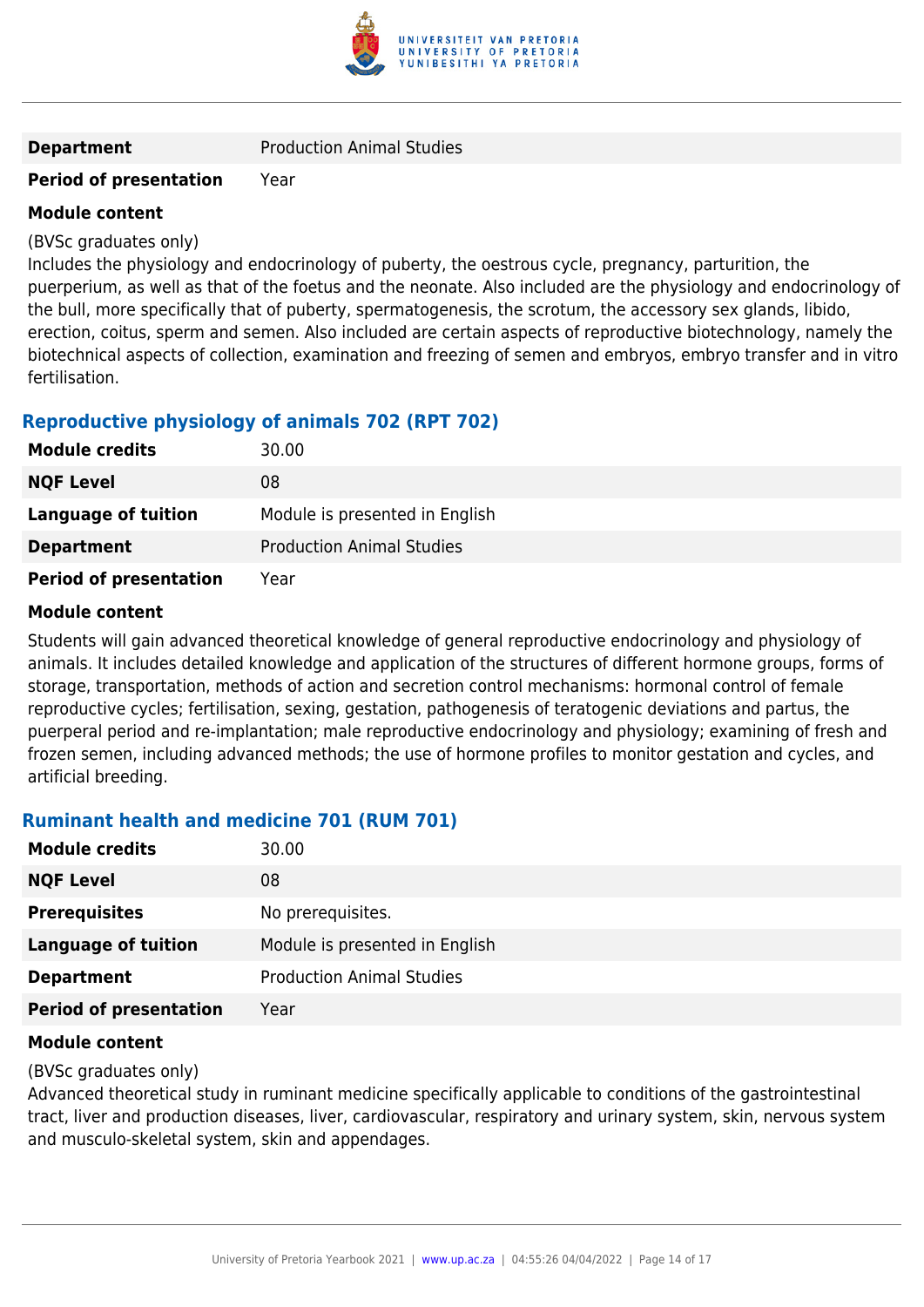

# **Small animal critical care 701 (SAC 701)**

| <b>Module credits</b>         | 30.00                                    |  |
|-------------------------------|------------------------------------------|--|
| <b>NQF Level</b>              | 08                                       |  |
| <b>Prerequisites</b>          | No prerequisites.                        |  |
| <b>Contact time</b>           | 30 Hours                                 |  |
| <b>Language of tuition</b>    | Module is presented in English           |  |
| <b>Department</b>             | <b>Companion Animal Clinical Studies</b> |  |
| <b>Period of presentation</b> | Year                                     |  |

#### **Module content**

Theoretical and practical training in specific areas of small animal critical care for the veterinary nurse. Formulation and implementation of appropriate strategies to comply with relevant standards.

# **Organic and inorganic toxicology 705 (TOK 705)**

| 30.00                          |
|--------------------------------|
| 08                             |
| No prerequisites.              |
| Module is presented in English |
| <b>Paraclinical Sciences</b>   |
| Year                           |
|                                |

#### **Module content**

Advanced training on the most important and well-known plant, mycotoxins, zootoxicoses and organic and inorganic poisons.

#### **Basic veterinary toxicology 706 (TOK 706)**

| <b>Module credits</b>         | 30.00                          |
|-------------------------------|--------------------------------|
| <b>NQF Level</b>              | 08                             |
| <b>Prerequisites</b>          | No prerequisites.              |
| <b>Language of tuition</b>    | Module is presented in English |
| <b>Department</b>             | <b>Paraclinical Sciences</b>   |
| <b>Period of presentation</b> | Year                           |

#### **Module content**

Introduction to the underlying principles of toxicology. Includes training in laboratory based toxicity testing and methodology

# **Porcine health, production and nutrition 701 (VKH 701)**

| <b>Module credits</b> |  |  |
|-----------------------|--|--|
|-----------------------|--|--|

**Module credits** 30.00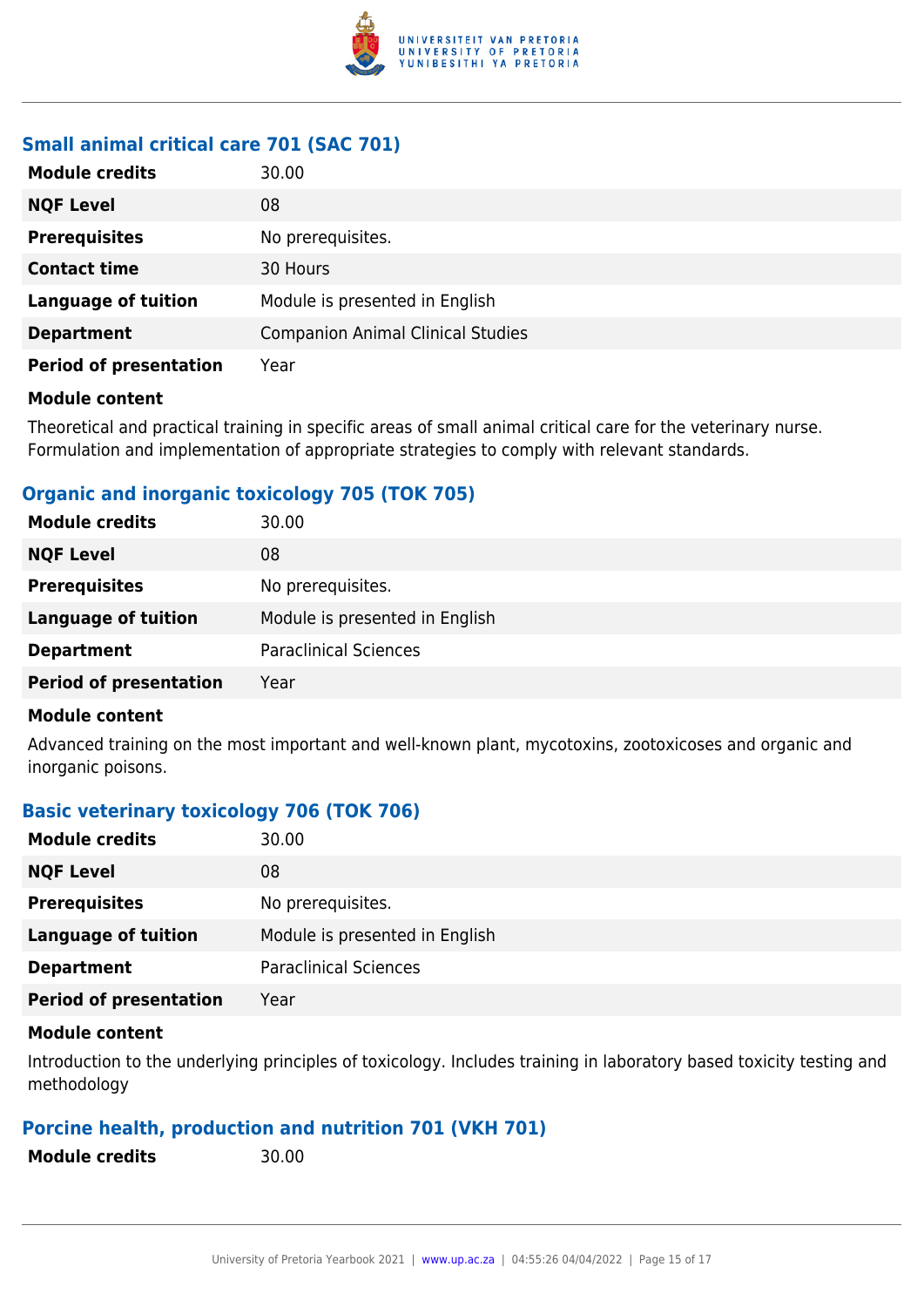

| <b>NQF Level</b>              | 08                               |
|-------------------------------|----------------------------------|
| <b>Prerequisites</b>          | No prerequisites.                |
| <b>Language of tuition</b>    | Module is presented in English   |
| <b>Department</b>             | <b>Production Animal Studies</b> |
| <b>Period of presentation</b> | Year                             |

Advanced theoretical study in pig housing, nutrition and disease for animal housed both outdoor and intensive, specifically applicable to conditions of Southern Africa.

# **Veterinary principles of auditing 701 (VLP 701)**

| <b>Module credits</b>         | 30.00                            |  |
|-------------------------------|----------------------------------|--|
| <b>NQF Level</b>              | 08                               |  |
| Language of tuition           | Module is presented in English   |  |
| <b>Department</b>             | <b>Production Animal Studies</b> |  |
| <b>Period of presentation</b> | Year                             |  |

#### **Module content**

(BVSc graduates only) The following module will focus on auditing and compliance at the farm, abattoir and processing plant level.

# **Veterinary legislation and policy 702 (VLP 702)**

| <b>Module credits</b>         | 30.00                            |
|-------------------------------|----------------------------------|
| <b>NQF Level</b>              | 08                               |
| <b>Prerequisites</b>          | No prerequisites.                |
| <b>Contact time</b>           | 70 contact hours                 |
| <b>Language of tuition</b>    | Module is presented in English   |
| <b>Department</b>             | <b>Production Animal Studies</b> |
| <b>Period of presentation</b> | Year                             |

#### **Module content**

Broad-based training in understanding, interrogating and critically applying veterinary policy (including applicable South African legislation), and international phytosanitary and sanitary policy and trade.

# **Veterinary risk assessment 703 (VLP 703)**

| <b>Module credits</b>      | 30.00                          |
|----------------------------|--------------------------------|
| <b>NQF Level</b>           | 08                             |
| <b>Prerequisites</b>       | No prerequisites.              |
| <b>Language of tuition</b> | Module is presented in English |